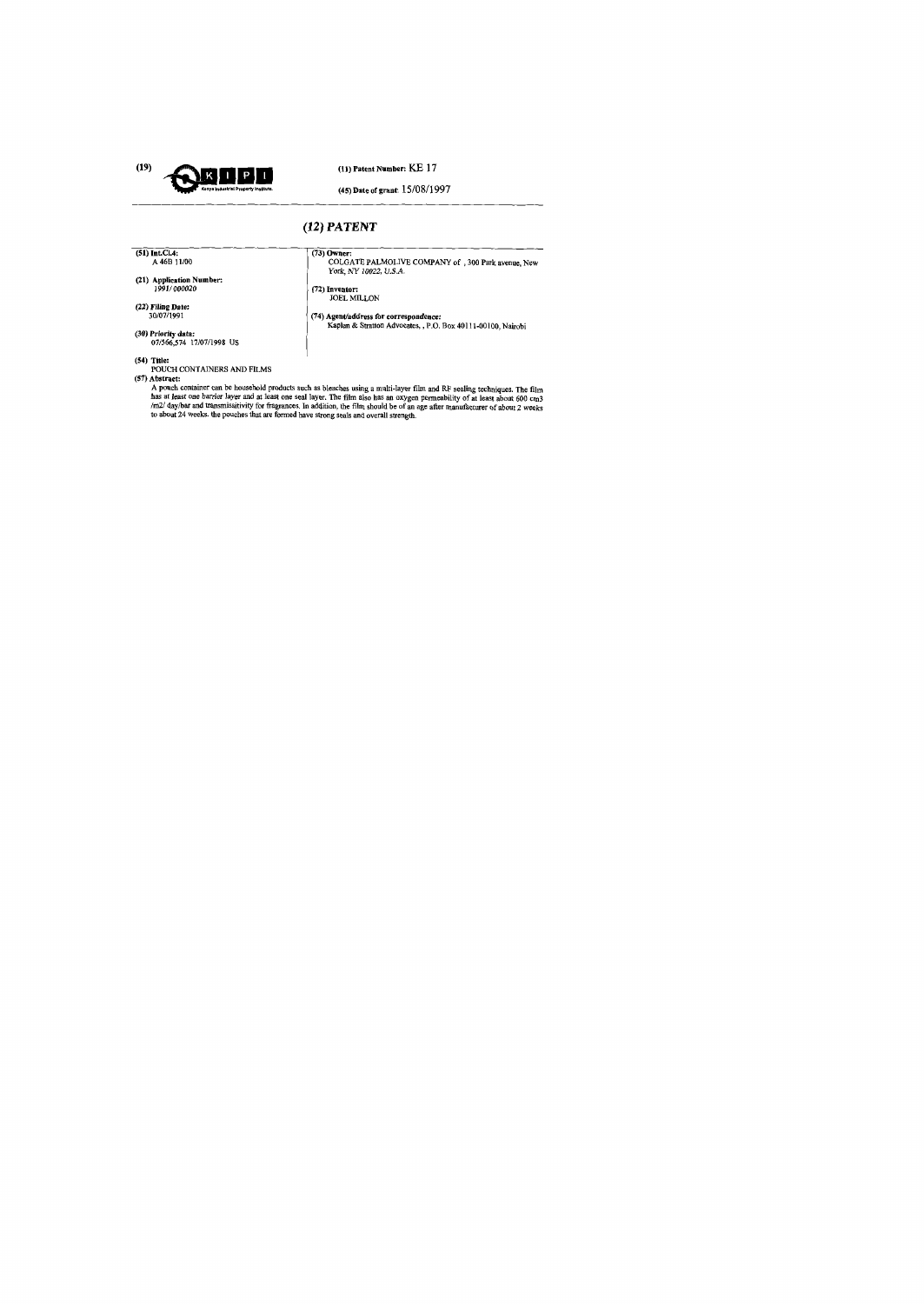#### POUCH CONTAINERS AND FILMS THEREFOR

#### FIELD OF THE INVENTION

This invention relates to multi-laver films suitable for making. pouches that can be sealed using radio frequency energy, and in particular to pouches that contain liquids or pastes and which have at least a partial transmissivity of oxygen and aromatic substances.

### BACKGROUND OF THE INVENTION

There is a continuing effort to decrease the weight mass of material used in packaging. As a part of this effort, substances that have been sold in bottles are now being sold in film pouch containers. This reduces the packaging weight to less than half of that of a bottle. There can be an additional savings if the lignid substance is concentrated prior to film packaging. In this way, the amount of film packaging required can be further reduced since the diluent is added at the time of use. However, a film must have specific properties in order to be effectively used for packaging. This is particularly the case when the film package is to be formed and/or sealed using radio frequency (RF) energy techniques. In RF sealing techniques, RF energy is used to soften the film sufficiently so that the film can be welded. This is an effective sealing technique since the two layers of film that are to form the pouch are heated to similar temperatures and can be welded. At the point of sufficient softening, but prior to any flowing of the film material, the two layers become welded. This provides for significant advantages over techniques that use adhesives or the heating of the film by conduction, i.e., through contact with a heated plate. It is also the case that RF energy provides for a more uniform heating and thus produces good seals.

 $\mathbf{1}$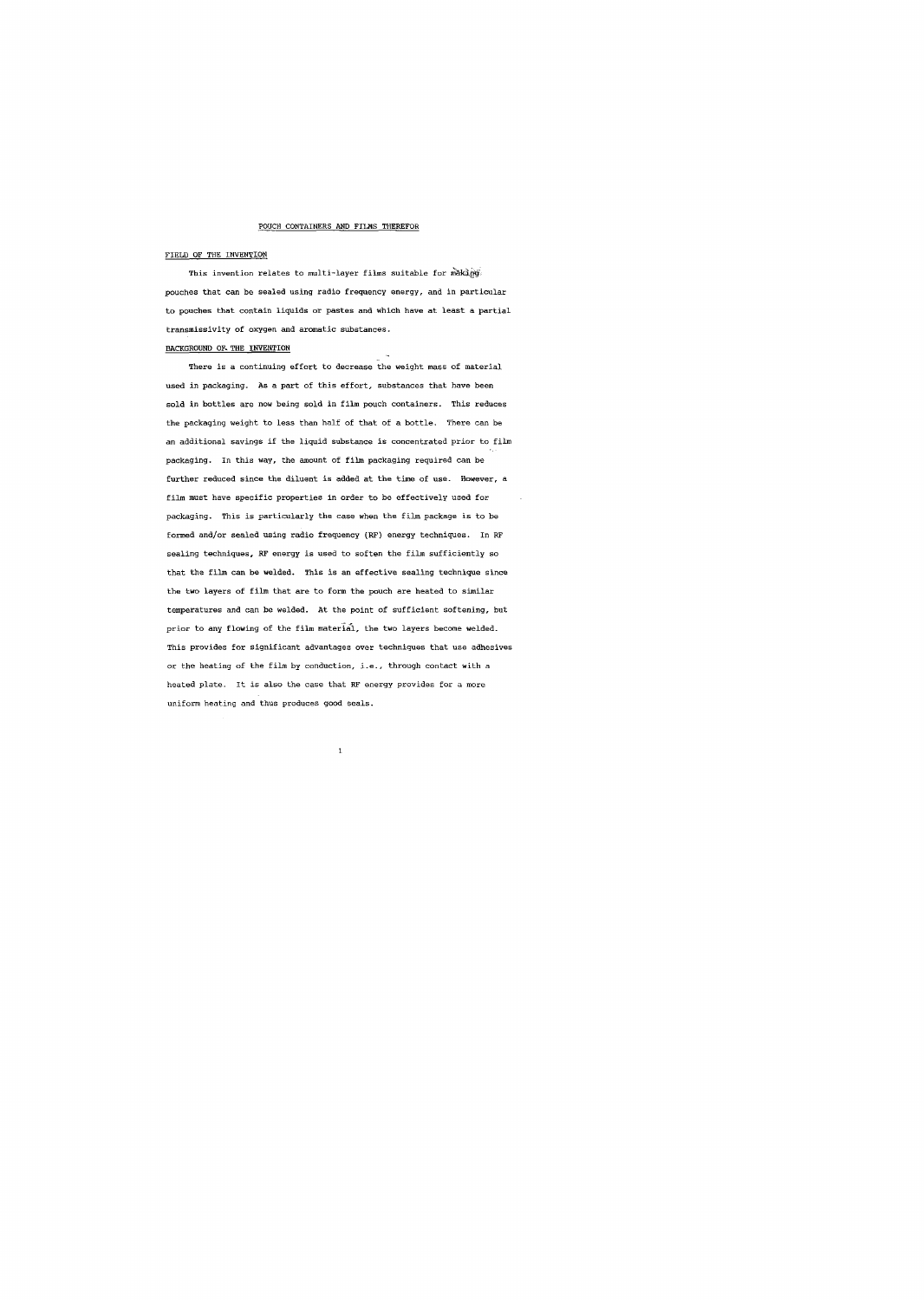Although RF energy provides for good seals, there are certain requirements with regard to the use of RF energy. The film must be capable of being heated using RF energy. That is, it must be able to be heated to near melt through contact with RF energy having a frequency of about 10 MHz (Megahertz) to 50 MHz. This is the frequency range most used for heating polymeric materials. Not all polymeric films can be effectively heated to produce good seals using RF energy. The plastic film used in the sealing layer must be bysular for RF sensitivity.

The films will also require other characteristics dependent at least ìn part on the substance that ìs contaìned in the pouch made from the film. It has been found that when a film is to contain a b1each that the film must have a transmissivity for oxygen since oxygen is evolved during the storage of bleach pouches. If this oxygen cannot be dìssipated through the pouch wall , pressure will build-up in the pouches to the point that the pouches could possibly rupture. If this occurs, there would be a loss of product and possible damage to the surrounding area. 1n addition, it is desirable with many substances to have some of the aroma of the substance contained in the pouch be transmitted to the exterior. This provides a way to acquaint the customer with the fragrance of the product. Consequently, it is desirahle for the film to have a partia1 transmissivity for fragrances.

#### BRIEF SUMMARY OF THE INVENTION

particular multi-layer films can be effectively used in the making of pouches using RF energy. The multi-1ayer film shou1d contain at least one barrier 1ayer and at 1east one seal layer. The barrier layer provides the primary containment 1ayer and is the primary strength layer. The sea1 layer will readily absorb RF energy, soften and be weldable in the softened state. In a particular embodiment the seal layer is weldable to itself.

 $\overline{2}$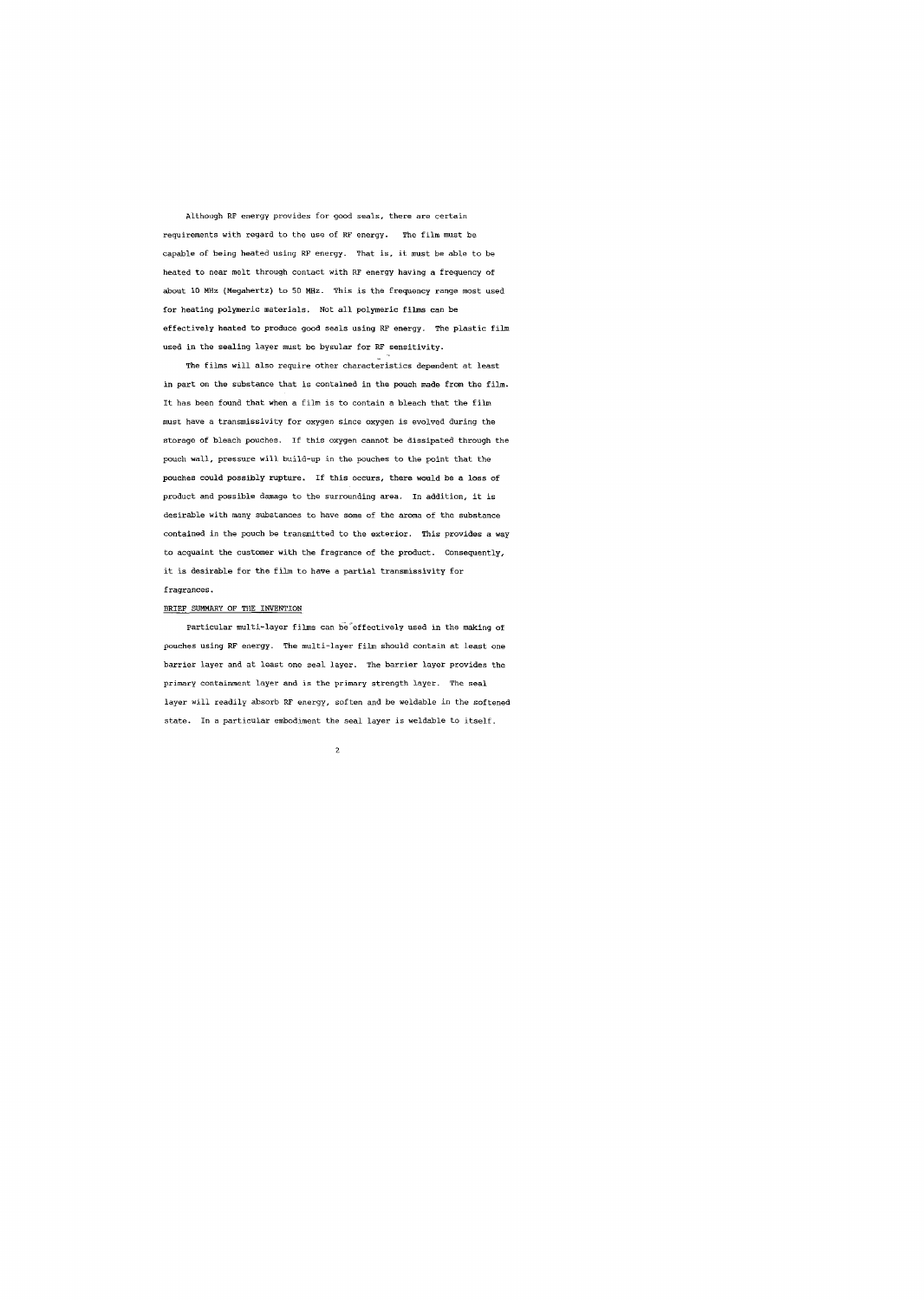The outer layer should also be printable. In addition to conveying information, the print will function as a slip agent during pouch formation from the film. Further, in order to form pouches having high strength seals using RF energy, the film must be used to form pouches within about 2 weeks to 24 weeks, and preferab1y within about 4 weeks to 20 weeks after film manufacture.

The preferred fi1m consists of at least one barrier layer of a polyolefin and at least one seal layer of ethylene-vinyl acetate. The ethylene-vinyl acetate layers should preferably have an average vinyl acetate content of at least about 18 percent by weight and most preferably at least about 20 percent by weight. Thus, one ethylene-vinyl acetate 1ayer can have a vinyl acetate content of 1ess than 18 or 20 percent by weight as long as the other layer has a sufficiently high enough vinyl acetate content so that the average of both layers is at least about 18 percent by weight and preferab1y 20 percent by weight. The fi1m has a thickness of about 125 microns to 500 microns, and preferably about 200 microns to 300 microns. The barrier layer has a thickness of about 25 microns to 100 microns, and preferably about 40 microns to 75 microns. The seal layer has a thickness of about 50 microns to 200 microns and preferably about 75 microns to 150 microns.

In addition to the foregoing, the film should have an oxygen transmissivity of at least about 600  $\text{cm}^3/\text{m}^2/\text{day}/\text{bar}$  and preferably at least about 1000  $\text{cm}^3/\text{m}^2/\text{day}/\text{bar}$ . The transmissivity for fragrances should be about 1 to 25 weight percent of the fragrance content during a 90 day period and preferably about 3 to 15 weight percent of the fragrance content during a 90 day period. In this way, oxygen produced in the partial degradation of a substance such as bleach can be removed from the pouch and

 $\overline{3}$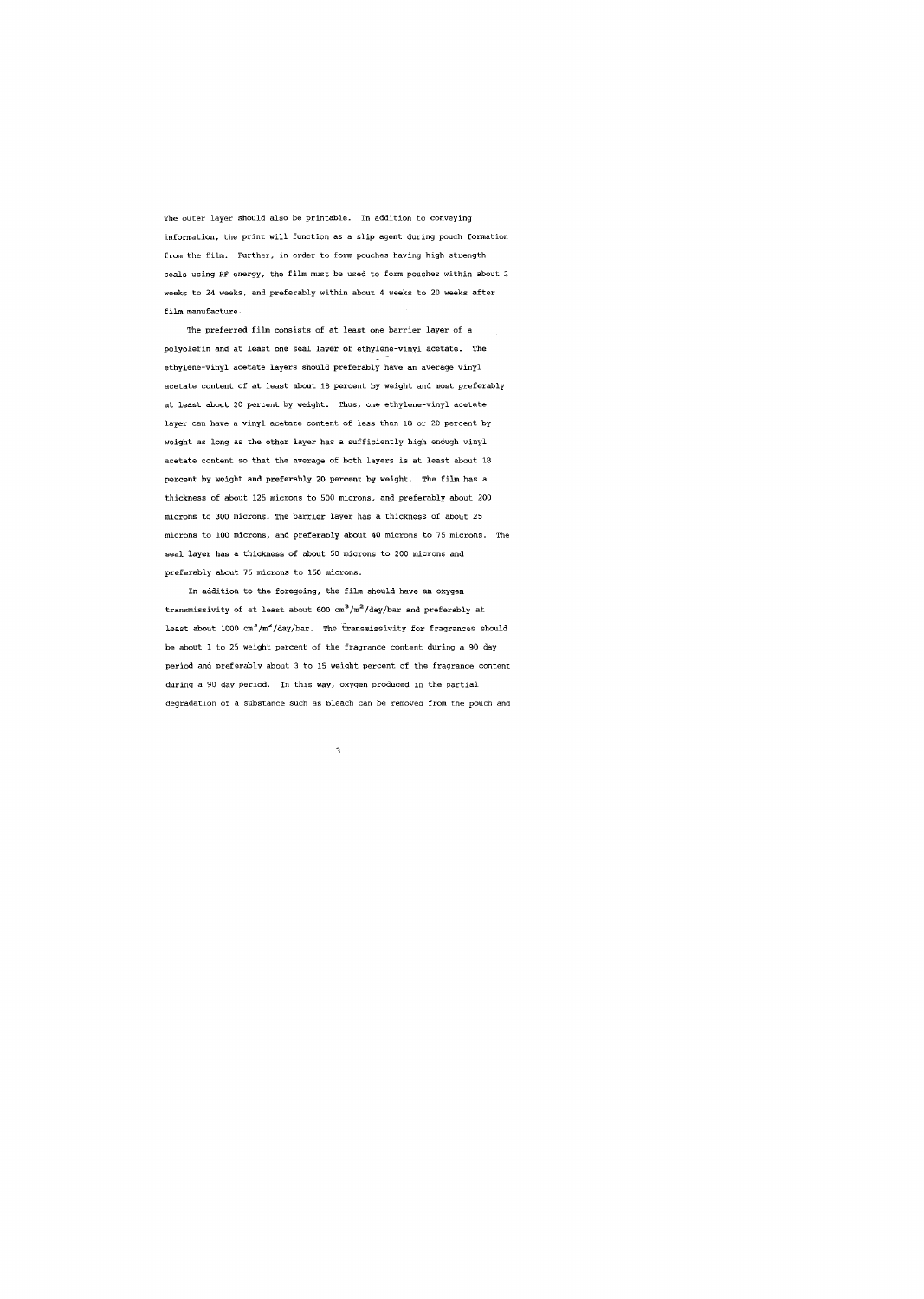the fragrance of thc product can be sensed by persons at the time of purchase.

BRIEF DESCRIPTION OF THE DRAWING

The Figure is a rear elevation of a pouch container having a spout. DETAILED DESCRIPTION OF THE INVENTION

polymer fi1ms are effective *in* many packaging uses. These polymer films can eìther be a sing1e 1ayer or multi-layer fi1ms. Io many *instances*, a multi-layer film will have to be used since the film will have *to have particular characteristics. Sometimes* , *the characteristics are*  dictated by the package design and the substance beìng packaged. There must be a compatability. The prìmary cootained substance usually should not permeate through the polymer film. Strong seals should be formable. These are just some of the characteristics. In addition, when a bleach is being packaged, the film should have an oxygen transmissivity. It is also desirable in many instances if some of the fragrance of the product can permeate through the fi1m. This permìts the consumer to determine whether the fragrance of a product is acceptab1e.

It has been found that household products such as bleaches and fabric softeners, can be packaged 1n fi1m pouches that are comprised of at least ne barrier layer and of at least one seal layer. The barrier layer 1s preferably a polyolefin such as polyethylene or polypropylene. The polyethylene can be a high or low density polyethylene. The seal layer i5  $\texttt{prefers}$ ethylene-vinyl acetate, and  $\hat{\texttt{most}}$  preferably ethylene-vinyl acetate wherein the average vinyl acetate content is at least about 18 percent by weight and preferably at least about 20 percent by weight. Also, in a preferred construction, the film has three layers. These comprise a polyethylene layer with an ethylene-vinylacetate layer on each

 $\overline{4}$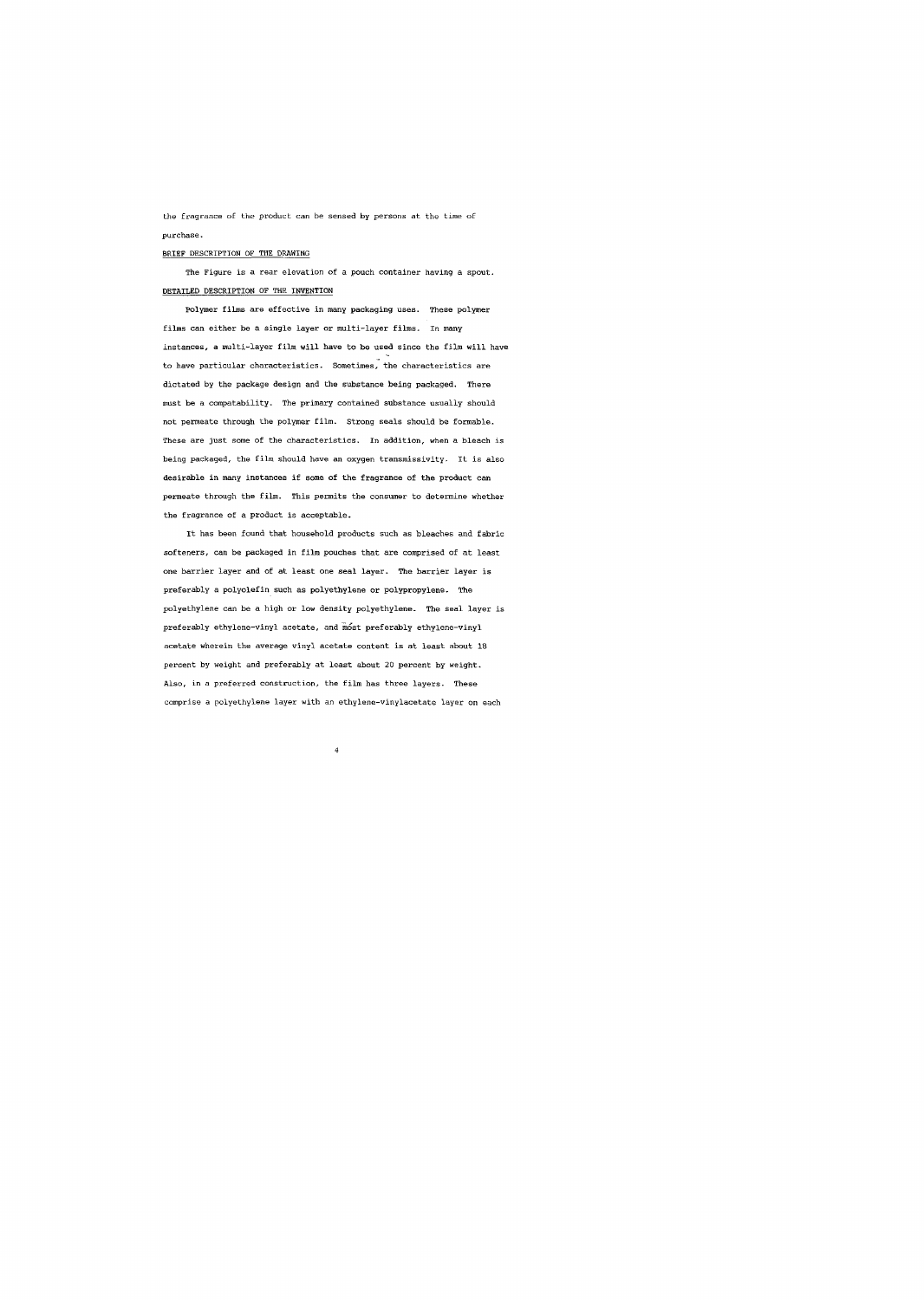side. The polyethylene layer serves as a barrier layer and provides strength to the film

The film has a thickness of about 125 to 500 microns, and preferably about 200 to 300 microns. The barrier polyethylene layer has a thickness of about 25 microns to 100 microns, and preferably about 40 microns to 75 microns. The seal ethylene-vinylacetate layers have a thickness of about 50 microns to 200 microns, and preferably about 75 microns to 150 microns. The ethylene-vinylacetate layers need not have the same thickness. However, in many instances, the same thickness will be used.

The film should have an oxygen permeability of at least about 600  $\text{cm}^3/\text{m}^2/\text{day}/\text{bar}$  and preferably at least about 1000  $\text{cm}^3/\text{m}^2/\text{day}/\text{bar}$ . This is particularly important in the packaging of bleach containing products which evolve oxygen which must be removed as it is evolved in order to prevent the rupture of the package. It 1s a1so a factor that the fìlm have a transmissivity for fragrances. 工 t is desirable that the fragrance of the household product be detected outside of the package. In this regard, the film should be able to transmit about 1 to 25 weight percent of the fragrance , and preferably about 3 to 15 weight percent of the fragrance during a 90 day period. However, since the fragrance is in the product to enhance the product during its use, the majority of the fragrance should remain in the product and not be transmitted through the film.

1n addition, in order to effect good RF sealing the film should be within an age since manufacture of about  $2$  to 24 weeks, and preferably about 4 to 20 weeks. This in an age that will result in maximwn RF sealing of the film. It has been found that films have a period after manufacture wherein maximum strength RF seals can be produced. In this regard, pouches and other containers should be formed during this period.

 $\overline{\mathbf{5}}$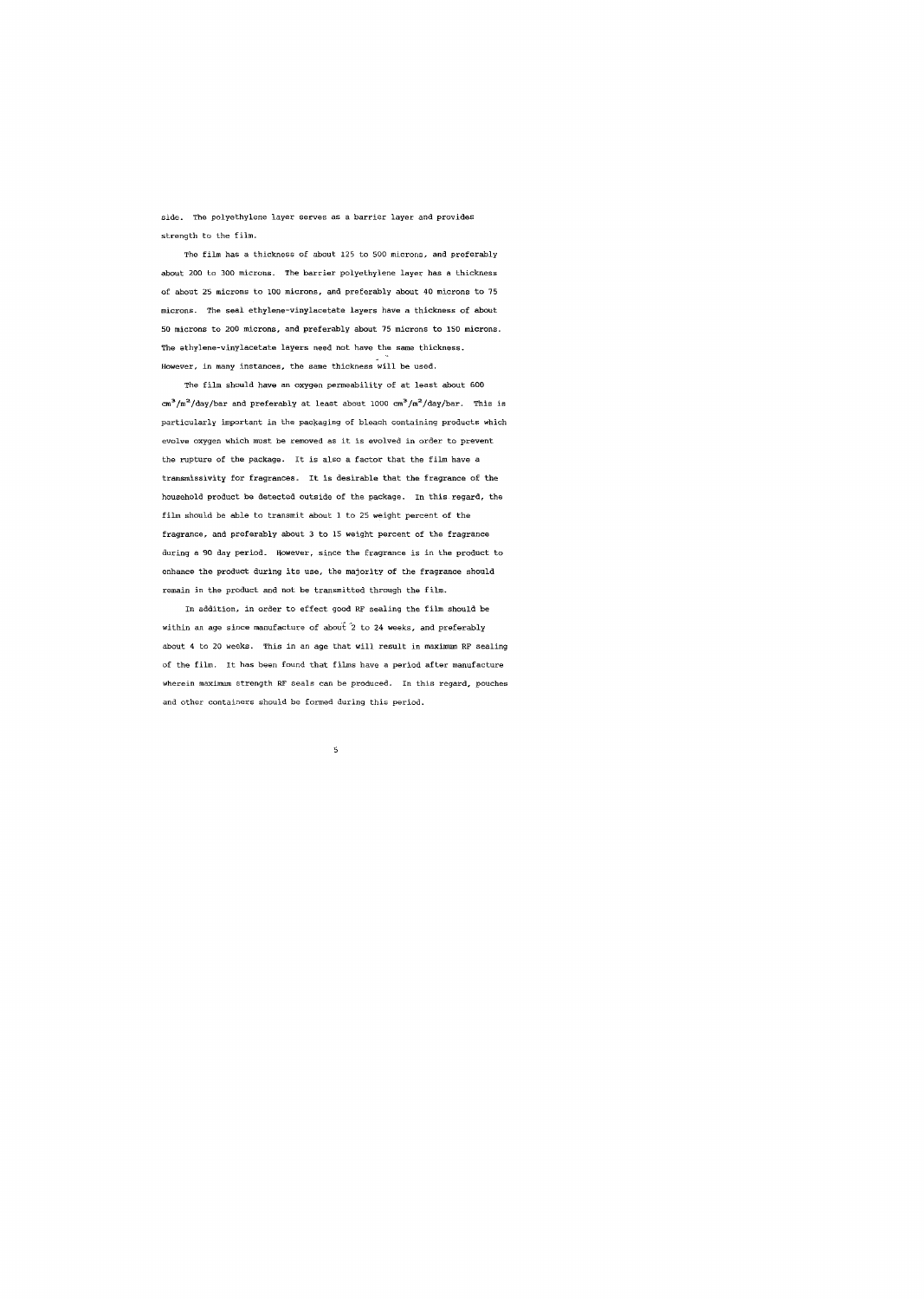The time window when the film can be sealed most readily will depend to a large degree on the arnount of slip agent that has been adðeð to the film. The amount of slip agent in the present films will range from about 500 to 3 , 000 parts per million (ppm) of film resin. The slip agent is usually a wax, and preferably an amide wax. The roll tension on the film (tension of the film on the spool) will a1so affect the migration of the slip agent to the exterior of the film. It is the migration of the slip agent to the exterior surfaces of the film that results in poor RF sealing. When a film is wound at higher tensions on a spool there is less migration of the slip agent to the surface of the film. It stays to a large degree locked in the film. However, it becomes free to migrate when the film is unwound for various operations, such as printing and slitting.

A film will have a time window of usage in RF sealing depending primarily on the slip agent content of the film and the time at the initial winding tension  $(T^1)$  and the time after unwinding for conducting one or more operations such as printing and sliting  $(T_2)$ . Due to the stability of the film at the initial winding tension  $T^1$  will be fairly long. The time at  $T^2$  will be less than that at  $T^1$  since there is a greater migration of slip agent from the film during  $T^2$ . The time window for use  $(T^1+T^2)$  will be about 2 to 24 weeks with  $T^2$  being at least about 2 weeks to about 6 weeks. The time window for any particular film can be determined only by testing of the fi1m over a period of time.

The RF sealing is usually conducted at frequency levels of about 10 megahertz (MHz) to SO MHz and preferably 13.56 MHz , 27.12 MHz or 40.68 MHz Of these three frequencies , 27.12 MHz is preferred. sufficient energy is used to quickly soften the ethy1ene-vinylacetate layers so that these layers can be quick1y welded to form a seal.

 $\epsilon$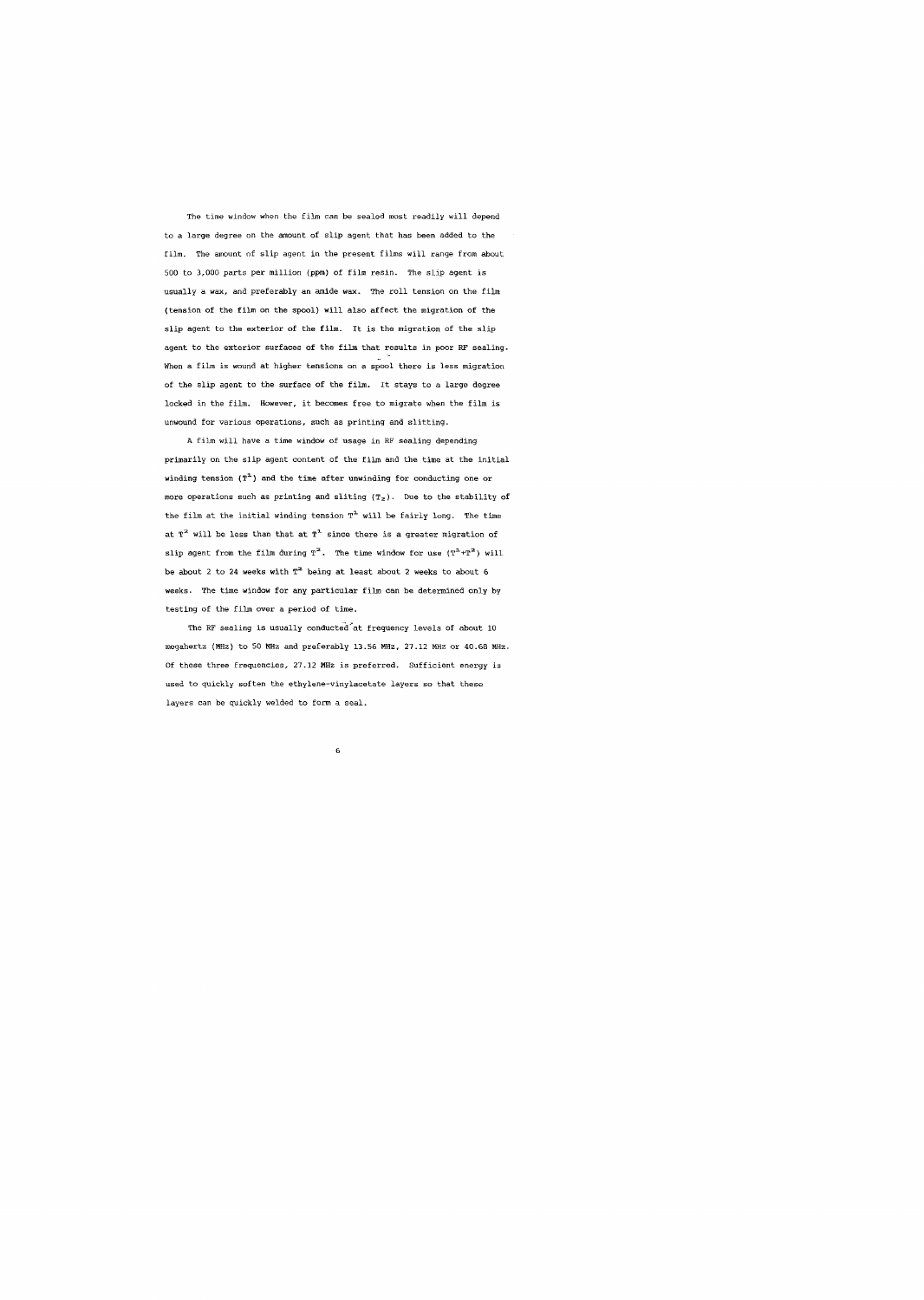The film package can be preformed and then filled or can be formed and filled in a continuous operation. These latter techniques are known as form/fill techniques.

Bleach is an aqueous solution of sodium hypochlorite. It is sold in dilutions of about 5 to 12 percent by weight sodium hypochlorite. The remainder is primarily water but may include additives such as preservatives, surfactants and perfumes. The film pouches in which the bleach is packaged ranges from 100 cc. to 500 cc. packages. A useful size is 250 cc. It is also preferred that the film packages have a spout on the upper end, the spout being in the form of a beak. Such a spout makes it easier for the consumer to safely use the bleach or other household product that is the subject of the packaging. A suitable package of this type is shown in Figure 1. In this embodiment, there is shown a film package 10 having a longitudinal RF seal 12 on rear side 11. The bottom edge has an RF seal 13 and the top edge an RF seal 14. This film package has a spout 15 which has been formed into the package. Seal 16 seals the pouch in the area of the spout. This spout resembles a beak. This is a preferred packaging. These concepts can be incorporated into other packaging.

The foregoing sets out a preferred embodiment of the present invention. Modifications and variations can be made to suit particular purposes. However, such modifications and variations would constitute a practice of the present invention.

 $\bar{7}$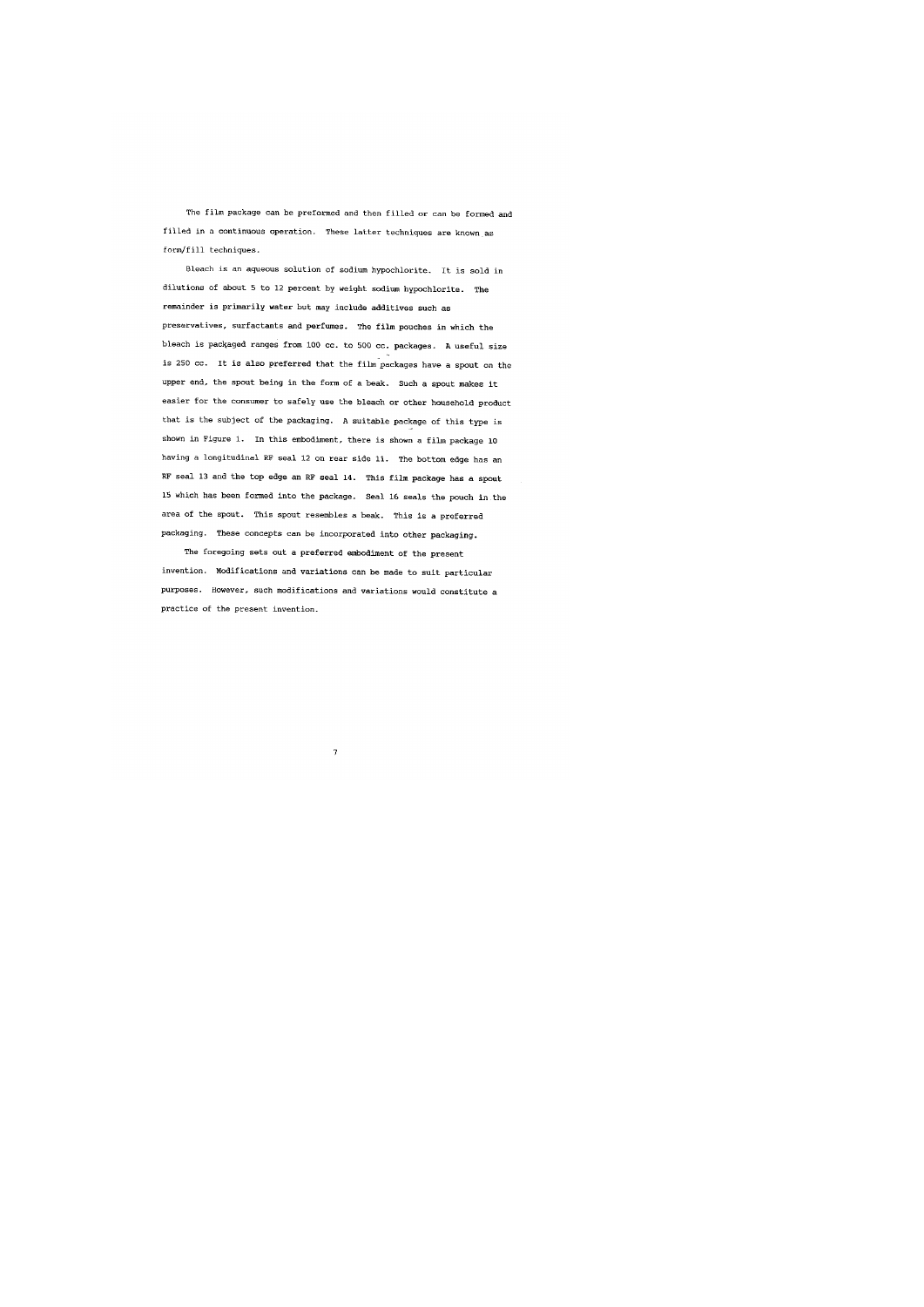#### CLAIMS

- 1. A sheet of material for producing pouches for containing substances comprising a plurality of film layers with at least one film layer being a barrier layer and at least one film layer being a seal layer, said plurality of fi1m 1ayers having at least a partial transmissivity to aromatic suhstances, a transmissivity to oxygen of at least about 600 cm<sup>3</sup>/m<sup>2</sup>/day/bar, said plurality of film layers being of an age of about 2 weeks to 24 weeks.
- 2. A sheet of material for producing pouches as in claim 1 wherein said barrier layer is a polyolefin and said seal layer is ethylene-vinyl acetate
- 3. A sheet of materia1 for producing pouches as in claim 2 wherein said ethylene-viny1 acetate layer has an average vinyl acetate content of at 1east about 18 percent by weight.
- 4. A sheet of material for producing pouches as io claim 1 wherein said barrier layer has a thickness of about 25 to 100 microns and said seal layers have a thickness of about 50 to 200 microns.
- 5. A sheet of material for producing pouches as in claim 1 wherein said plurality of fi1m layers being of an age of about 4 weeks to 20 weeks
- 6. A sheet of material for producing pouches as in claim 1 wherein said plurality of film layers are of an age depending on the slip agent content of the film.
- 7. A pouch containing a substance comprising a sheet material sealed to form a closed voltune and having a plurality of film layers, at least one layer being a barrier layer and at least one layer being a seal layer, said plurality of film layers having at least a partial transmissivity to aromatic substances, a transmissivity to oxygen of

 $\mathbf{a}$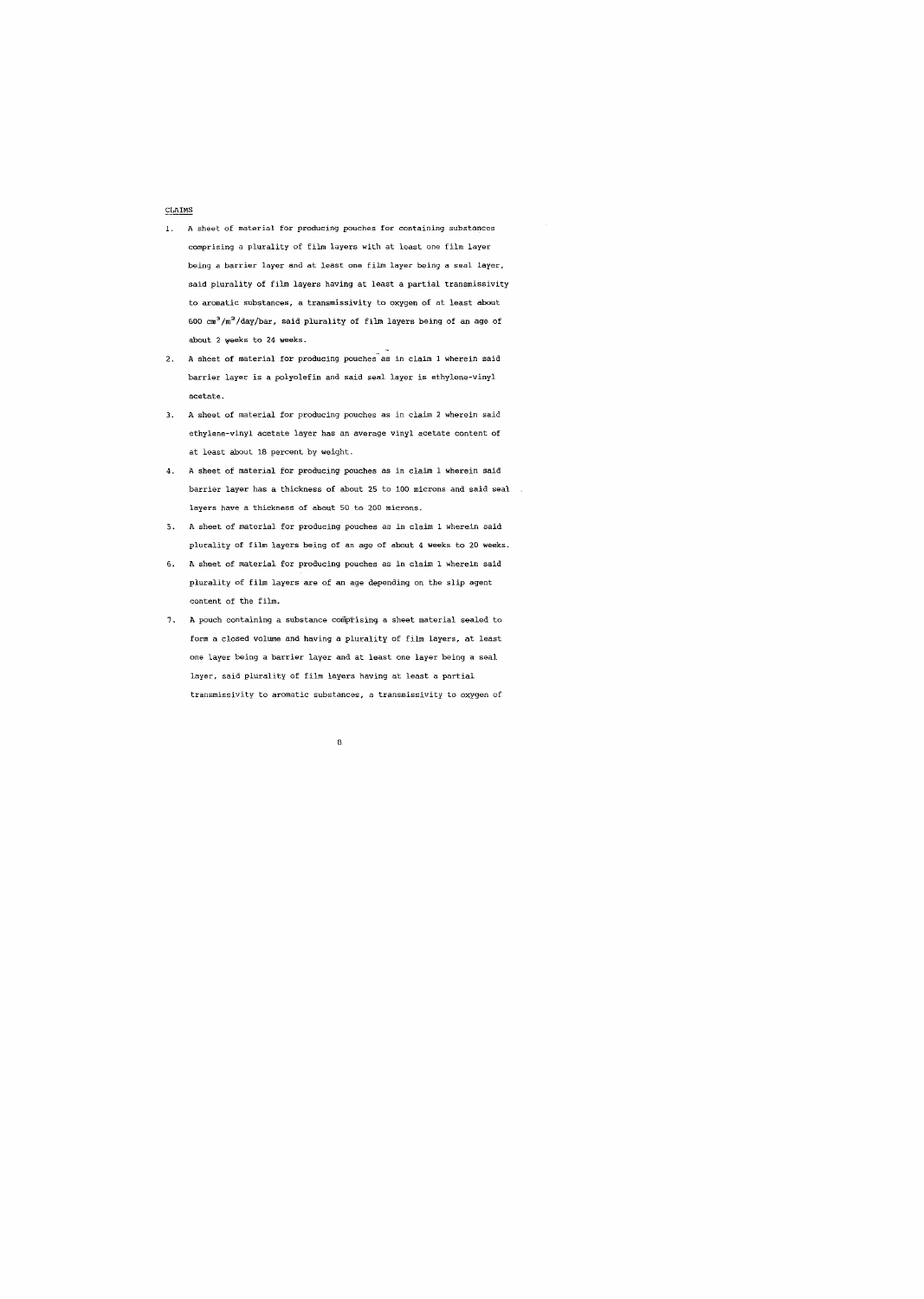at least about 600  $\text{cm}^3/\text{m}^2/\text{day}/\text{bar}$ , said sheet material being of an age of about 2 weeks to 24 weeks prior to being formed into a pouch.

- 8. A pouch as in claim 7 wherein said barrier layer is a polyene and said seal layer is ethylene-vinyl acetate.
- 9. A pouch as ìn claìm 8 whereìn said ethylene-vìnyl acetate layer has an average vìnyl acetate content of at least about 18 percent by weight
- 10. A pouch as in claim 7 wherein said barrier layer has a thickness of about 25 to 100 microns and said seal layer has a thickness of about 50 to 200 micron5.
- 11. A pouch as in claim 7 wherein said sheet material being of an age of about 4 weeks to 20 weeks.
- 12. A pouch as in claim 7 wherein said plurality of film layers are of an age dependìng on the slìp agent content of the fi1m.
- 13. A pouch as in claim 7 wherein the upper portion thereof has a 5pout.
- 14. A method of forming a pouch comprising:

(a) forming a multi-layer film having at least a barrier layer and a seal layer, said multi-layer film having a transmissivity for oxygen of at least about 600  $\rm cm^3/\rm m^2/day/bar$  and at least a partial transmissivity for fragrance5; and

(b) within about 2 to 24 weeks of forming said fi1m converting said

film into a pouch by sealing overlapping edges of said pouch using RF energy

- 15. The method as in claim 14 wherein såid barrier layer is a po!yolefin and said seal layer is ethylene-vinyl acetate.
- 16. The method as in claim 14 wherein said ethylene-vinyl acetate layer has an average vinyl acetate content of at least about 18 percent by weight.

 $\overline{9}$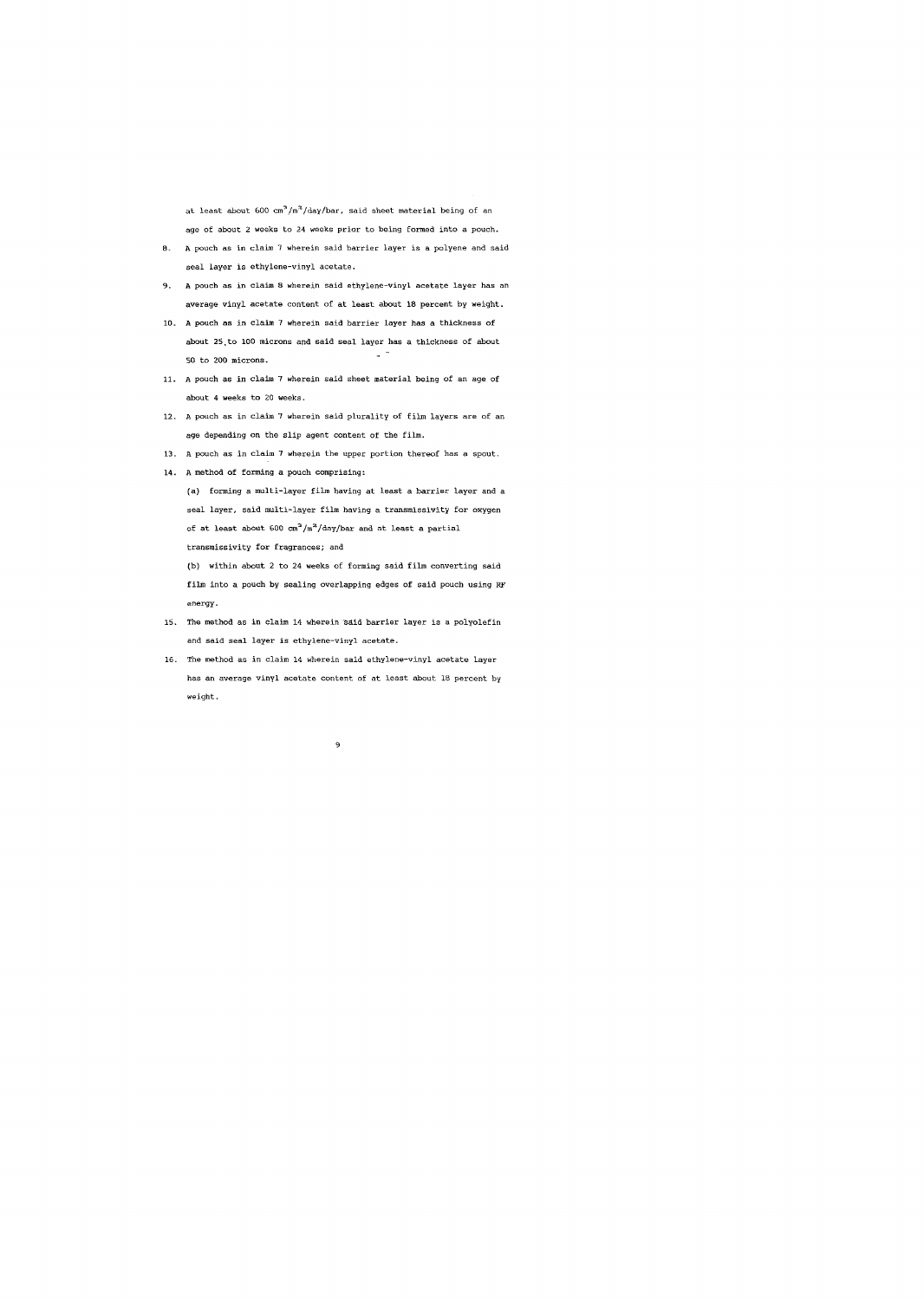- 17. The method as in claim 14 wherein said barrier layer has a thickness about 25 to 100 microns ad said seal layer has a thickness of about 50 to 200 microns
- 18. A method as in claim 14 wherein said rnulti-layer film *is* aged for a per iod of about 4 weeks to about 20 weeks.
- 19. A method as in claim 14 wherein said multi-layer fi1m 1s of an age depending on the slip agent content of the film.
- 20. A method as in claim 12 wherein a spout is formed in a portion of said pouch.

10